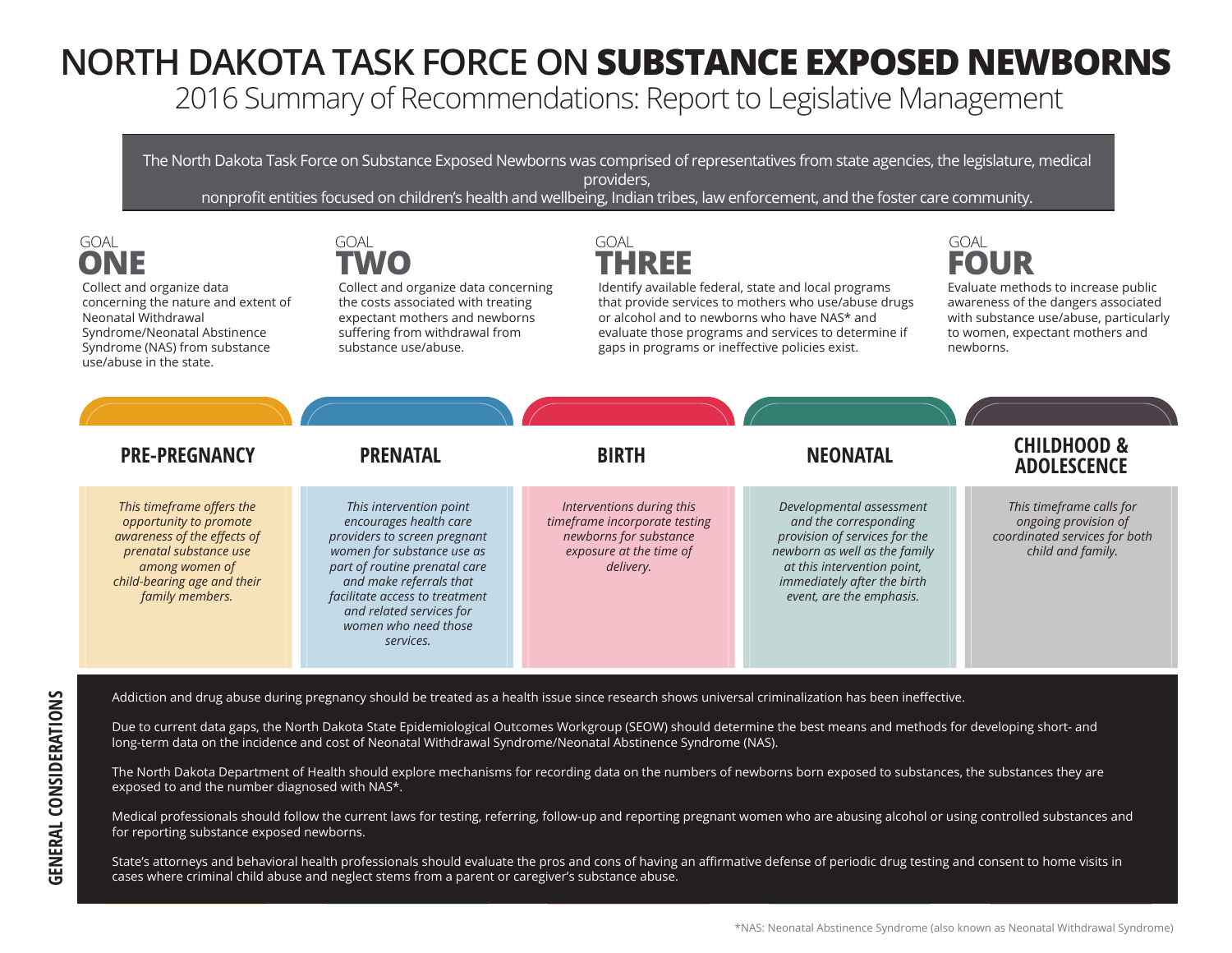| <b>PRE-PREGNANCY</b>                                                                                                                                                                                                                                                                                                                                                                                                                        | <b>PRENATAL</b>                                                                                                                                                                                                                                                                                                                                                                                                                                                                                                                                                | <b>BIRTH</b>                                                                                                    | <b>NEONATAL</b> | <b>CHILDHOOD &amp;</b><br><b>ADOLESCENCE</b>                                                                                                                                                                                                                 |
|---------------------------------------------------------------------------------------------------------------------------------------------------------------------------------------------------------------------------------------------------------------------------------------------------------------------------------------------------------------------------------------------------------------------------------------------|----------------------------------------------------------------------------------------------------------------------------------------------------------------------------------------------------------------------------------------------------------------------------------------------------------------------------------------------------------------------------------------------------------------------------------------------------------------------------------------------------------------------------------------------------------------|-----------------------------------------------------------------------------------------------------------------|-----------------|--------------------------------------------------------------------------------------------------------------------------------------------------------------------------------------------------------------------------------------------------------------|
|                                                                                                                                                                                                                                                                                                                                                                                                                                             |                                                                                                                                                                                                                                                                                                                                                                                                                                                                                                                                                                |                                                                                                                 |                 |                                                                                                                                                                                                                                                              |
|                                                                                                                                                                                                                                                                                                                                                                                                                                             | Medical providers of services<br>to pregnant women should be<br>trained about their testing,<br>referring, follow-up and<br>reporting responsibilities.<br>Medical providers should<br>develop consistent protocols<br>for universal screening and<br>testing of pregnant women.                                                                                                                                                                                                                                                                               | Medical providers should<br>develop consistent protocols<br>for universal screening and<br>testing of newborns. |                 |                                                                                                                                                                                                                                                              |
| Health care providers should<br>be informed of, and<br>encouraged to refer patients<br>to addiction treatment<br>resources as necessary.<br>A list of current addiction<br>treatment resources should<br>be made available to health<br>care providers.<br>Medical and behavioral<br>health providers should be<br>brought together to share<br>information and strategies<br>for integrating and<br>coordinating treatment of<br>patients. | Medical offices that provide<br>care to pregnant women<br>should develop protocols<br>to identify patients who<br>might be substance<br>users/abusers and<br>schedule appointments for<br>them early in their<br>pregnancies so they can<br>receive information on the<br>dangers of substance<br>use/abuse as soon as<br>possible.<br>State agencies should work<br>with medical professionals<br>to develop standards of<br>care for treating pregnant<br>women who are addicted<br>to various substances and<br>to educate medical<br>providers about these |                                                                                                                 |                 | Funding for home visiting<br>should be expanded and<br>available to more families.<br>Residential pediatric care<br>centers that provide<br>wrap-around services for<br>children with NAS* and<br>their families should be<br>established and<br>maintained. |

\*NAS: Neonatal Abstinence Syndrome (also known as Neonatal Withdrawal Syndrome)